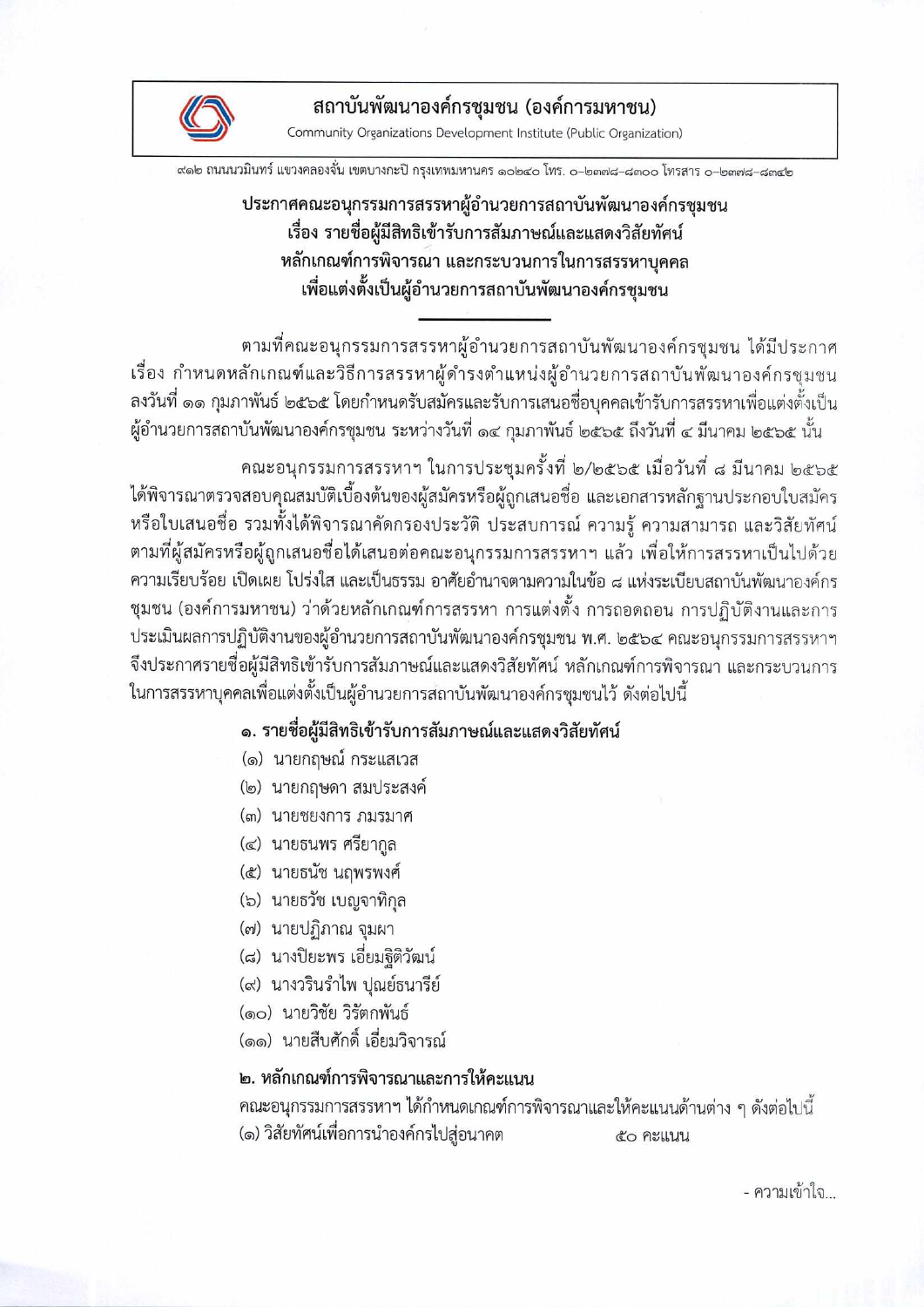- ความเข้าใจต่อปัญหาของสถาบันฯ องค์กรชุมชน และเครือข่ายองค์กรชุมชน

- วิสัยทัศน์ เป้าหมาย และทิศทางของสถาบันฯ ที่ชัดเจน

- แผนกลยทธ์และรปธรรมที่จะทำให้เกิดขึ้นใน ๔ ปีข้างหน้า

- ความรู้ ความสามารถที่เอื้อต่อการนำองค์กรไปสู่ความสำเร็จ *(เช่น ด้านการวิจัยและนวัตกรรม* ด้านเทคโนโลยีดิจิทัล เป็นต้น)

(๒) ประสบการณ์ที่ผ่านมา

**๓๐ คะแนน** 

- ด้านการบริหารองค์กร

- ด้านการทำงานที่เกี่ยวข้องกับการพัฒนาชุมชน การพัฒนาสังคม หรือการบริหารการเงิน

เพื่อการพัฒนา

- ผลงานเชิงประจักษ์

(๓) คุณสมบัติเฉพาะตัว

ดา คะแนน

- ความเป็นผู้นำและความสามารถในการทำงานเป็นทีม

- บุคลิกภาพและทัศนคติ

- คุณธรรม จริยธรรม และความมีธรรมาภิบาล

#### ๓. วัน เวลา และสถานที่เข้ารับการสัมภาษณ์และแสดงวิสัยทัศน์

ให้ผู้มีสิทธิเข้ารับการสัมภาษณ์ฯ เข้ารับการสัมภาษณ์และแสดงวิสัยทัศน์ในวันเสาร์ที่ ๑๙ มีนาคม ๒๕๖๕ ณ ห้องประชุม ๓๐๑ – ๓๐๒ ชั้น ๓ สถาบันพัฒนาองค์กรชุมชน (องค์การมหาชน) ตามช่วงเวลา ดังต่อไปนี้

ลำดับที่ (๑) ถึง (๕) ระหว่างเวลา ๐๙.๐๐ น. ถึง ๑๒.๐๐ น.

ลำดับที่ (๖) ถึง (๑๑) ระหว่างเวลา ๑๓.๐๐ น. ถึง ๑๗.๐๐ น.

ในกรณีผู้มีสิทธิเข้ารับการสัมภาษณ์ฯ ไม่มาหรือมาแต่ไม่เข้ารับการสัมภาษณ์และแสดง วิสัยทัศน์ตามวัน เวลา และสถานที่ที่กำหนด ถือว่าผู้นั้นสละสิทธิในการเข้ารับการสรรหาเพื่อแต่งตั้ง เป็นผู้อำนวยการสถาบันพัฒนาองค์กรชมชน

### ๔. ขั้นตอนเข้ารับการสัมภาษณ์และแสดงวิสัยทัศน์

(๑) ให้ผู้มีสิทธิเข้ารับการสัมภาษณ์ฯ แจ้งยืนยันเข้ารับการสัมภาษณ์และแสดงวิสัยทัศน์ ตามกำหนดเวลามายังฝ่ายเลขานุการคณะอนุกรรมการสรรหาฯ ทางไปรษณีย์อิเล็กทรอนิกส์ jantana@codi.or.th ภายในวันพฤหัสบดีที่ ๑๗ มีนาคม ๒๕๖๕ และให้มาลงทะเบียนก่อนถึงกำหนดเวลาที่ตนต้องเข้ารับการสัมภาษณ์ และแสดงวิสัยทัศน์ ไม่น้อยกว่า ๓๐ นาที ณ ห้องประชุม ๓๐๓ ชั้น ๓ สถาบันพัฒนาองค์กรชุมชน (องค์การมหาชน) (๒) กำหนดเวลาการสัมภาษณ์และแสดงวิสัยทัศน์ คนละประมาณ ๒๕ นาที แบ่งเป็น

การแสดงวิสัยทัศน์ ๑๕ นาที และรับการสัมภาษณ์หรือตอบคำถามของคณะอนุกรรมการสรรหาฯ ๑๐ นาที (๓) หากผู้มีสิทธิเข้ารับการสัมภาษณ์ฯ ประสงค์จะส่งเอกสารตามหลักเกณฑ์การพิจารณา

และการให้คะแนน รวมถึงหลักฐานยืนยันคุณสมบัติเพิ่มเติม สามารถส่งเอกสารให้ฝ่ายเลขานุการคณะอนุกรรมการ สรรหาฯ ด้วยตนเอง หรือไปรษณีย์อิเล็กทรอนิกส์ jantana@codi.or.th ทั้งนี้ เอกสารต้องมาถึงภายใน วันพฤหัสบดีที่ ๑๗ มีนาคม ๒๕๖๕

ในกรณีผู้มีสิทธิเข้ารับการสัมภาษณ์ฯ ประสงค์จะใช้ PowerPoint ประกอบการสัมภาษณ์ และแสดงวิสัยทัศน์ สามารถส่งให้ฝ่ายเลขานุการคณะอนุกรรมการสรรหาฯ ทางไปรษณีย์อิเล็กทรอนิกส์ jantana@codi.or.th ภายในวันพฤหัสบดีที่ ๑๗ มีนาคม ๒๕๖๕ โดยให้กำหนดนามสกุลไฟล์เป็น .pdf และ .ppt หรือ .pptx เท่านั้น

(๙) ในวัน